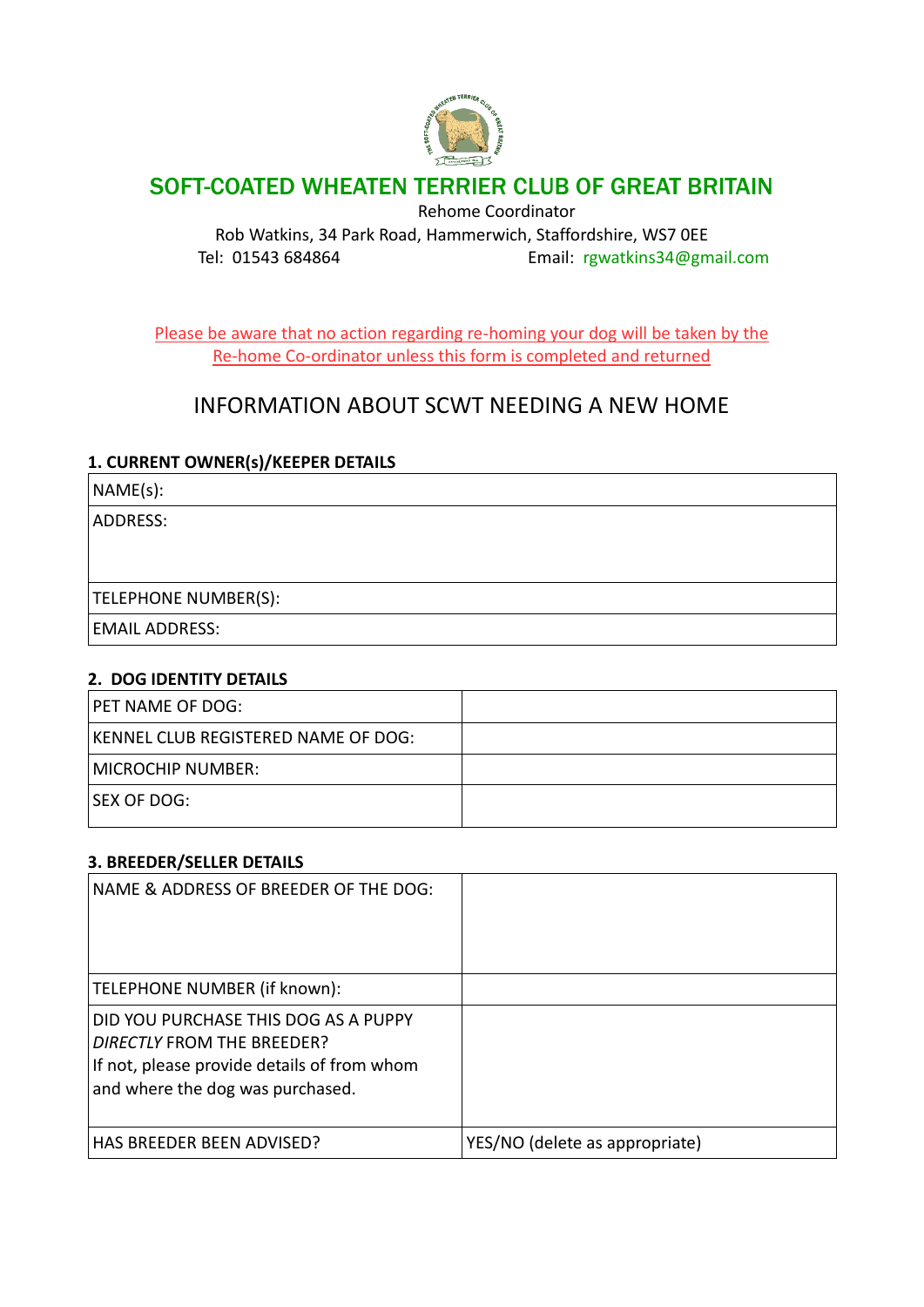## **4. REASON(S) FOR REHOMING THE DOG**

#### **5. DETAILS OF DOG'S CURRENT HOME SITUATION**

| HOW LONG HAVE YOU HAD THE DOG?                     |  |
|----------------------------------------------------|--|
| ARE THERE ANY CHILDREN IN THE IMMEDIATE<br>FAMILY? |  |
| <b>WHAT ARE THEIR AGES?</b>                        |  |
| HOW DOES THE DOG BEHAVE AROUND<br>CHILDREN?        |  |

### **6. DETAILS OF DOG'S HEALTH**

| HAS THE DOG BEEN NEUTERED? (IF 'YES', AT<br>WHAT AGE)               |  |
|---------------------------------------------------------------------|--|
| ARE THE DOG'S VACCINATIONS UP TO DATE?                              |  |
| HAS THE DOG BEEN WORMED RECENTLY?<br>(please give date)             |  |
| IS THE DOG RECEIVING CARE FROM A VET?<br>(Please give full details) |  |
| DOES THE DOG HAVE ANY MEDICAL ISSUES<br>(please give full details)  |  |
| DOES THE DOG HAVE ANY DIETARY ISSUES?<br>(please provide details)   |  |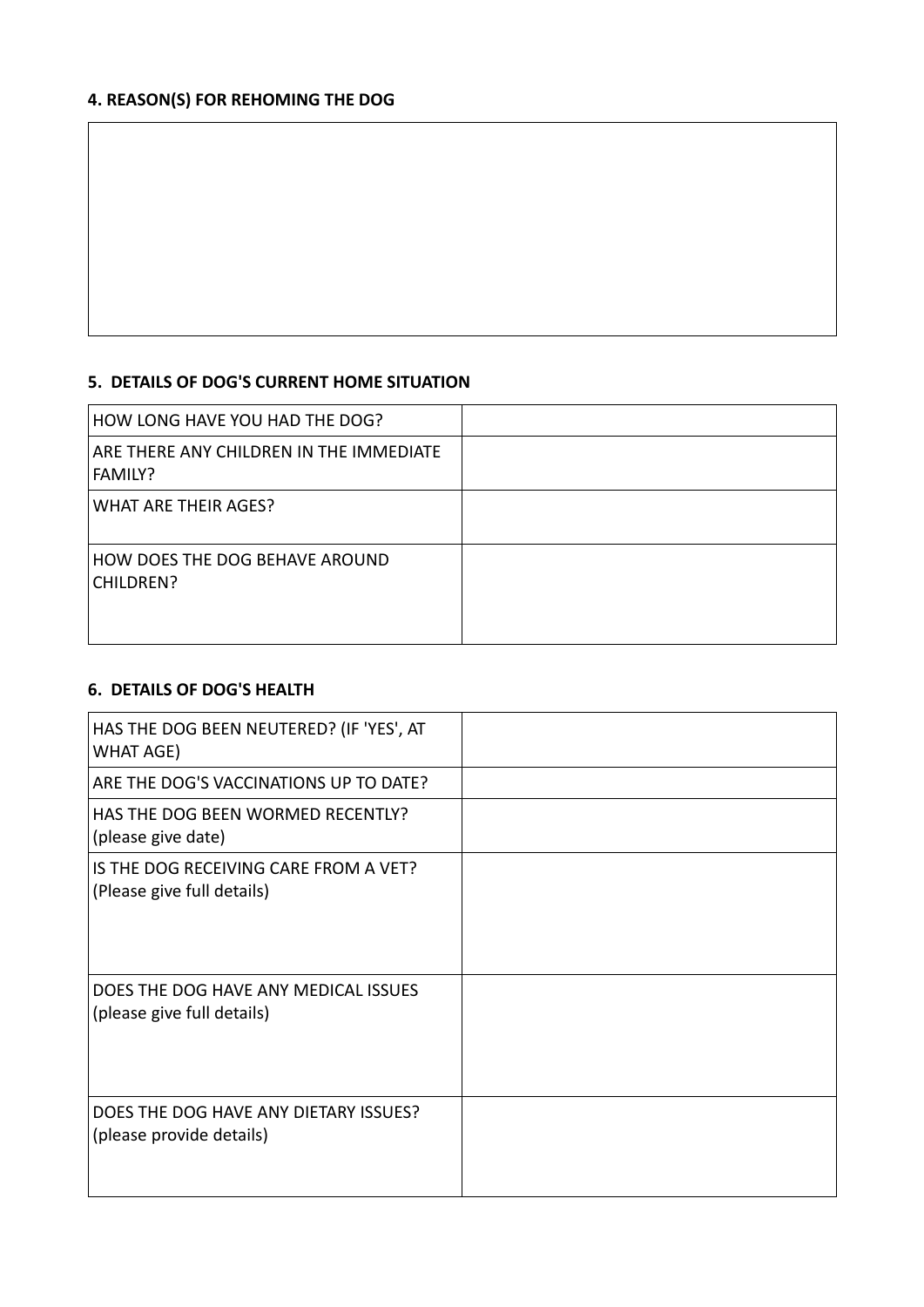## **7. DOG'S BEHAVIOUR AND TRAINING**

| DOES THE DOG LIVE WITH ANY OTHER<br>ANIMALS?                                |  |
|-----------------------------------------------------------------------------|--|
| ARE THERE ANY ISSUES BETWEEN THE DOG<br>AND THE OTHER ANIMALS?              |  |
| HOW DOES THE DOG BEHAVE WITH OTHER<br>DOGS?                                 |  |
| Please give details of behaviour both in the<br>home and outside            |  |
| HOW DOES THE DOG BEHAVE WHEN ON THE<br>LEAD?                                |  |
| HOW DOES THE DOG BEHAVE OFF THE LEAD?                                       |  |
| WHEN OFF LEAD, DOES THE DOG COME BACK<br><b>WHEN CALLED?</b>                |  |
| IS THE DOG POSSESSIVE OVER FOOD?                                            |  |
| DOES THE DOG TRAVEL WELL IN THE CAR?                                        |  |
| HAS THE DOG EVER ATTACKED OR BITTEN<br>ANYONE, EITHER HUMAN OR ANOTHER DOG? |  |
| (Please provide details if answer is yes)                                   |  |
| IS THE DOG CLEAN IN THE HOUSE?                                              |  |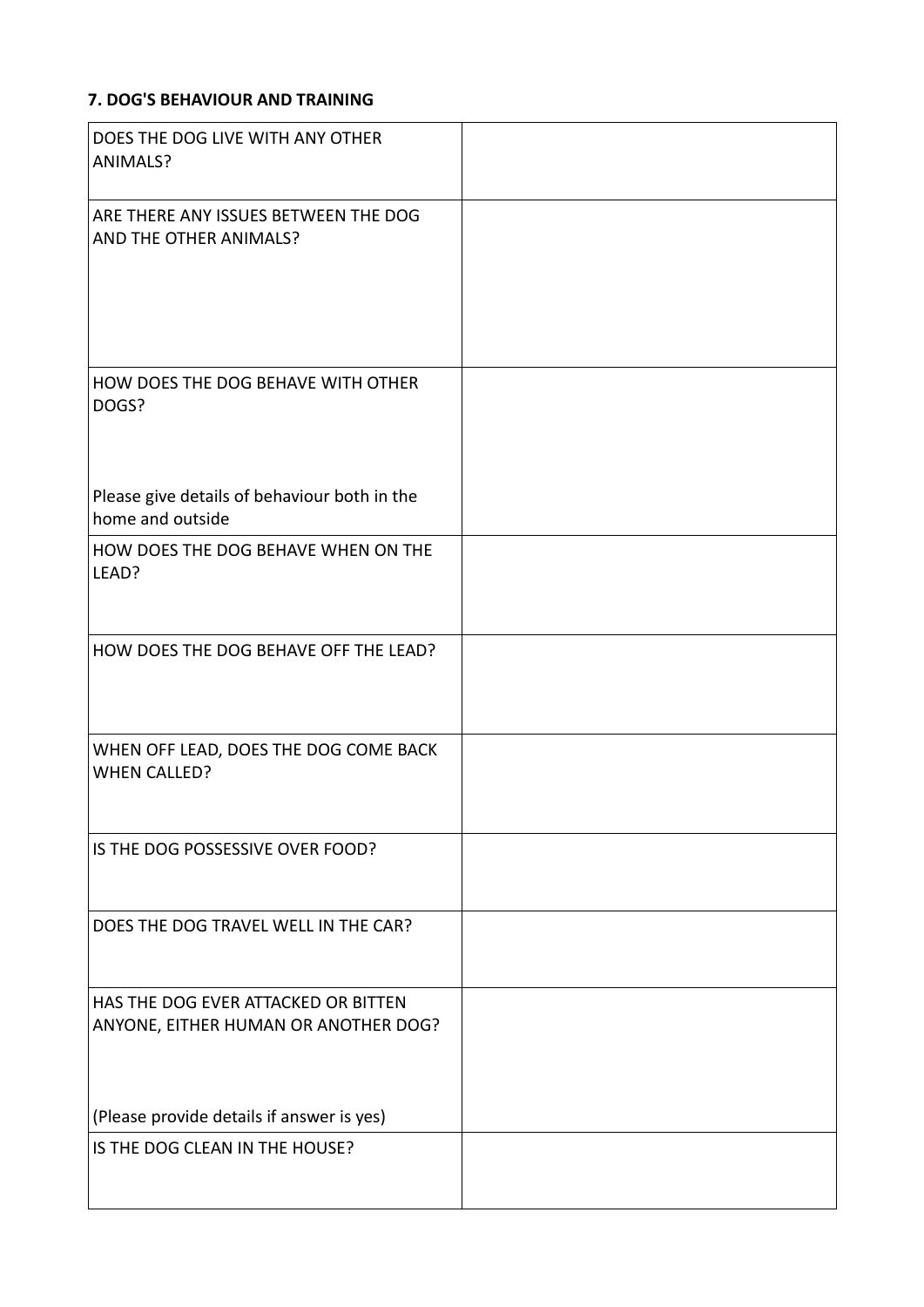| DOES THE DOG HAVE ANY QUIRKS IN<br>BEHAVIOUR?                                           |  |
|-----------------------------------------------------------------------------------------|--|
|                                                                                         |  |
| (e.g. chases postmen, barks frequently, afraid of<br>thunder, loud noises, traffic etc. |  |

### **8. OTHER INFORMATION**

| ARE YOU THE CURRENT OWNER, WILLING TO<br><b>VET ANY PROSPECTIVE NEW OWNERS?</b>                                                                                                     |  |
|-------------------------------------------------------------------------------------------------------------------------------------------------------------------------------------|--|
| WILL ANY EQUIPMENT COME WITH THE DOG?<br>(Bowls, bed, collar, lead etc.)                                                                                                            |  |
| ARE YOU CONSIDERING ASKING THE NEW<br>OWNER TO PAY SOMETHING FOR THE DOG?                                                                                                           |  |
| (after around 12 months of age, there is not<br>usually any charge made, but as people value a<br>dog more if they pay, a donation to the Club's<br>Rescue Fund is often requested) |  |
| PLEASE PROVIDE ANY OTHER INFORMATION<br>YOU FEEL IS RELEVANT                                                                                                                        |  |

**I confirm that the information above is complete and accurate to the best of my knowledge, and that I am the current owner, or am legally acting on behalf of the current owner.**

| SIGNATURE       |  |
|-----------------|--|
| PRINT FULL NAME |  |
| <b>DATE</b>     |  |